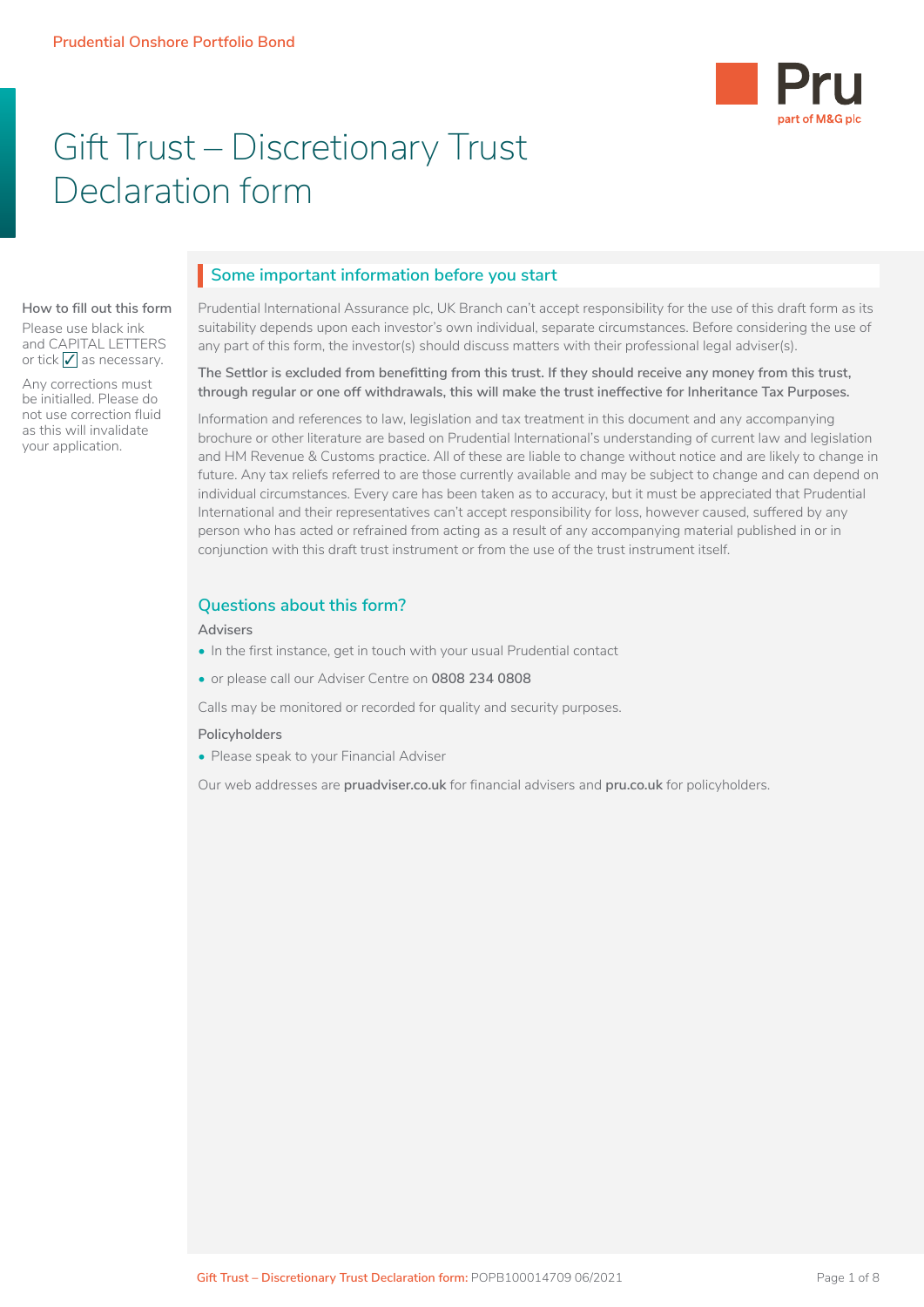# **1. The Trust** I

- **1. The Trust Fund**
- The Trustees shall hold the Trust Fund upon the Trusts and with and subject to the powers and provisions declared and contained in the Trust Provisions for the benefit of the Beneficiaries.
- The Trust Provisions are hereby expressly incorporated in this Deed.
- **2. Proper Law The proper law of this Trust shall be that indicated in the Third Schedule.**

# **2. The schedules** I

### **The First Schedule: The Bond(s)/Policy**

**Company: Prudential International Assurance plc**

Type of Bond/Policy

| Date of application |             |  |  |  |
|---------------------|-------------|--|--|--|
|                     | $D$ M M $Y$ |  |  |  |

Bond/Policy number

The Settlor hereby assigns all the rights, title interest in the policies and all proceeds and benefits attached to the said policies to the Trustees to hold subject to the trusts and powers and provisions set out in this document.

### **The Second Schedule: Exclusion of Settlor's Spouse**

For single Settlor trusts, the Settlor's spouse is **included** in the list of beneficiaries unless the following box is signed by the Settlor.

Your signature

This provision shall not exclude the Settlor's widow(er) from being a beneficiary.

*This Schedule should only be completed if you want to extend the standard list of Beneficiaries contained in*  Part 1 of the Trust Provisions. If you are adding beneficiaries please make sure you identify them in a way that *makes it clear who they are.*

*Do not add or include the Settlor(s)' name(s) as Beneficiaries. No person who is a Settlor may be a Beneficiary.*

**Additional Discretionary Beneficiaries (full names or description, address and date of birth)**

### **The Third Schedule: The Proper Law Governing This Trust**

How often are you paid at the moment? We'll take your contributions as often as you're being paid.

The Law of England and Wales The Law of Northern Island Scots Law

The Law of Northern Island

If you have an existing bond/policy please enter the number of the bond/policy you are putting into trust. You do not need to enter a date if it is an existing bond/policy.

If you are applying for a new bond/policy enter the date of the application you are applying for and wish to put into trust.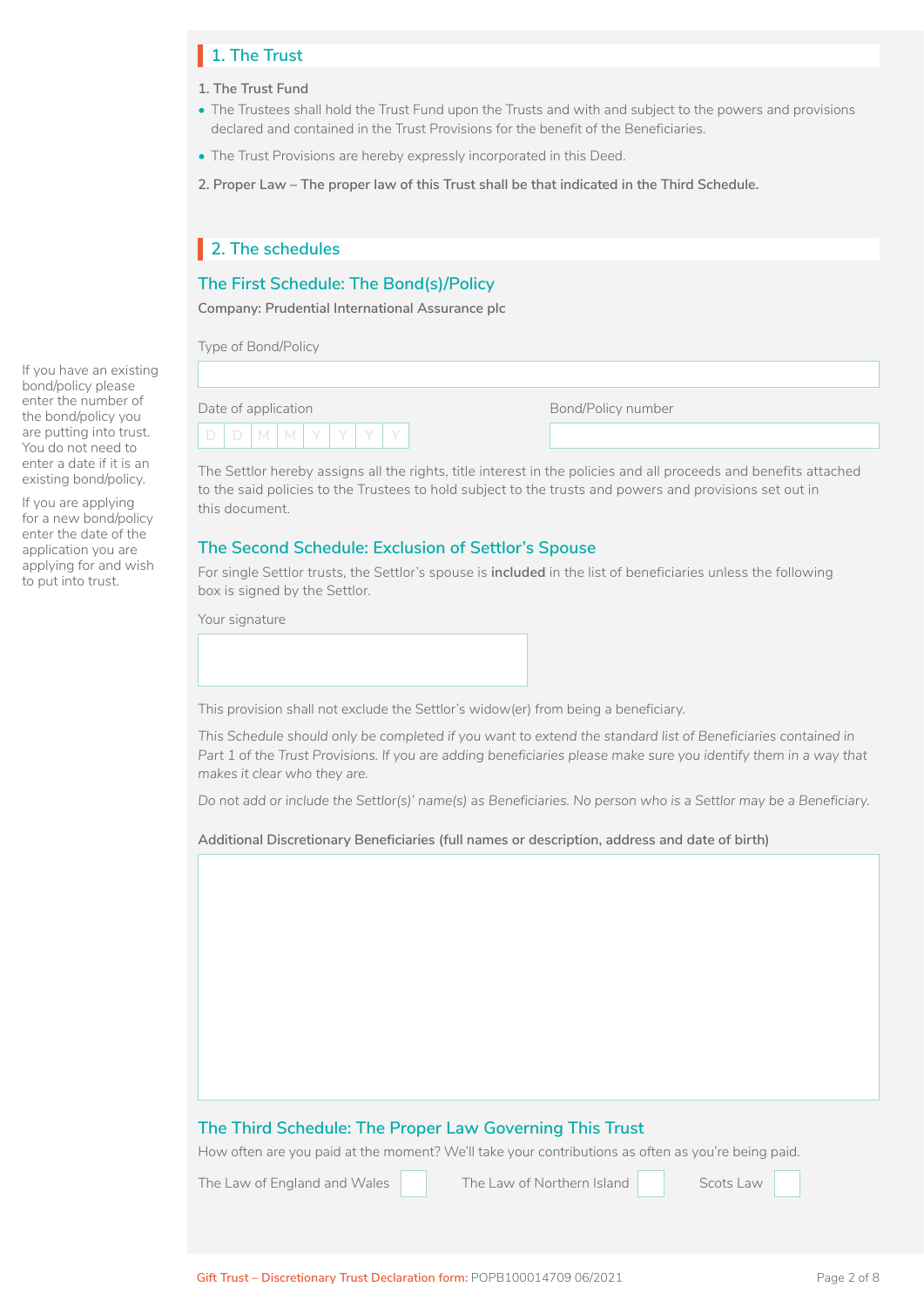# **3. How we use your personal information** I

For a copy of our latest Data Protection Notice, please visit **[pru.co.uk/mydata-piaon](https://www.pru.co.uk/mydata-piaon)**. This details how and why we use your personal information (including any sensitive personal information), who we may share it with and your rights around your personal information.

Alternatively, you can request a hard copy to be sent to you by writing to: **The Data Protection Officer, Customer Service Centre, Lancing BN15 8GB**.

Please note that we collect personal information from you that is necessary for us to either provide you with the product or service you've requested or to comply with statutory or contractual requirements. Unfortunately if you don't provide all of the information we require this may mean we are unable to provide our products and services to you.

# **4. Signatures & date: to be completed and signed by the Settlor(s), additional Trustees**<br>and Witnesses **and Witnesses**

#### **Note: There must be at least one Additional Trustee for single settlor trusts.**

You should ensure that this document is executed in accordance with the legal requirements in the place where it is executed and the law governing the Trust. If a company is a Trustee the Trustee Company's common seal may be required as well as the signature of an Officer or Officers of the Trustee Company.

In Witness Whereof the parties have executed this document as a Deed on:



**(1) The Settlor** (the person(s) creating this Trust)

(If you are applying for a new Bond/Policy, this date must not be a date before the application date shown in the First Schedule.)

| (a) Signed as a Deed by the Settlor named below:<br>Signature | In the presence of the Witness named below:<br>Signature                                                                        |
|---------------------------------------------------------------|---------------------------------------------------------------------------------------------------------------------------------|
|                                                               |                                                                                                                                 |
| Name                                                          | Name                                                                                                                            |
|                                                               |                                                                                                                                 |
| Address                                                       | Address                                                                                                                         |
|                                                               |                                                                                                                                 |
|                                                               |                                                                                                                                 |
| Postcode                                                      | Postcode                                                                                                                        |
| Leave 1(b) below blank if there is only one Settlor           |                                                                                                                                 |
| (b) Signed as a Deed by the Settlor named below:              | In the presence of the Witness named below:                                                                                     |
| (if there are two settlers):                                  | All witnesses must be over the age of 18 and<br>independent of the trust - not a settlor, additional<br>trustee or beneficiary. |
| Signature                                                     | Signature                                                                                                                       |
|                                                               |                                                                                                                                 |
| Name                                                          | Name                                                                                                                            |
|                                                               |                                                                                                                                 |
| Address                                                       | Address                                                                                                                         |
|                                                               |                                                                                                                                 |
|                                                               |                                                                                                                                 |
| Postcode                                                      | Postcode                                                                                                                        |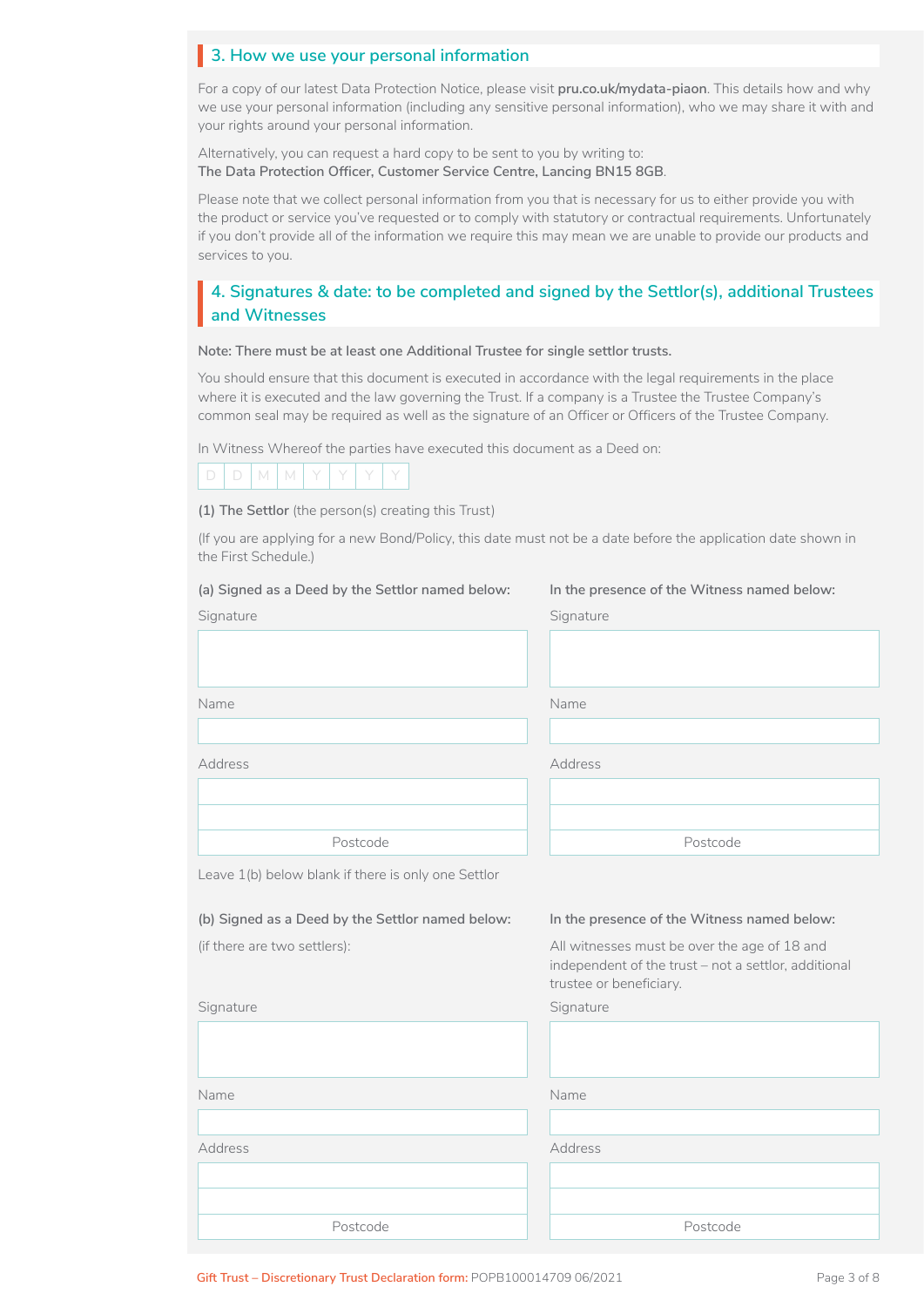# **4. Signatures & date: to be completed and signed by the Settlor(s), additional Trustees**  I **and Witnesses – continued**

**2) The Additional Trustee(s)**(the person(s) who will be the Initial Trustee(s) of the Trust with the Settlor)

| (a) Signed as a Deed by the Additional Trustee<br>named below: | In the presence of the Witness named below: |
|----------------------------------------------------------------|---------------------------------------------|
| Signature                                                      | Signature                                   |
|                                                                |                                             |
| Name                                                           | Name                                        |
|                                                                |                                             |
| <b>Address</b>                                                 | Address                                     |
|                                                                |                                             |
|                                                                |                                             |
| Postcode                                                       | Postcode                                    |
| Leave 2(b) below blank if there is only one Additional Trustee |                                             |

| (b) Signed as a Deed by the other Additional |  |
|----------------------------------------------|--|

**Trustee named below:**

(if there are two Additional Trustees):

### **In the presence of the Witness named below:**

All witnesses must be over the age of 18 and independent of the trust – not a settlor, additional trustee or beneficiary.

Signature Signature Signature Signature Signature

Name Name

Address

Postcode

Address Postcode Address<br>
Postcode<br>
Postcode<br>
Postcode<br>
Postcode<br>
Postcode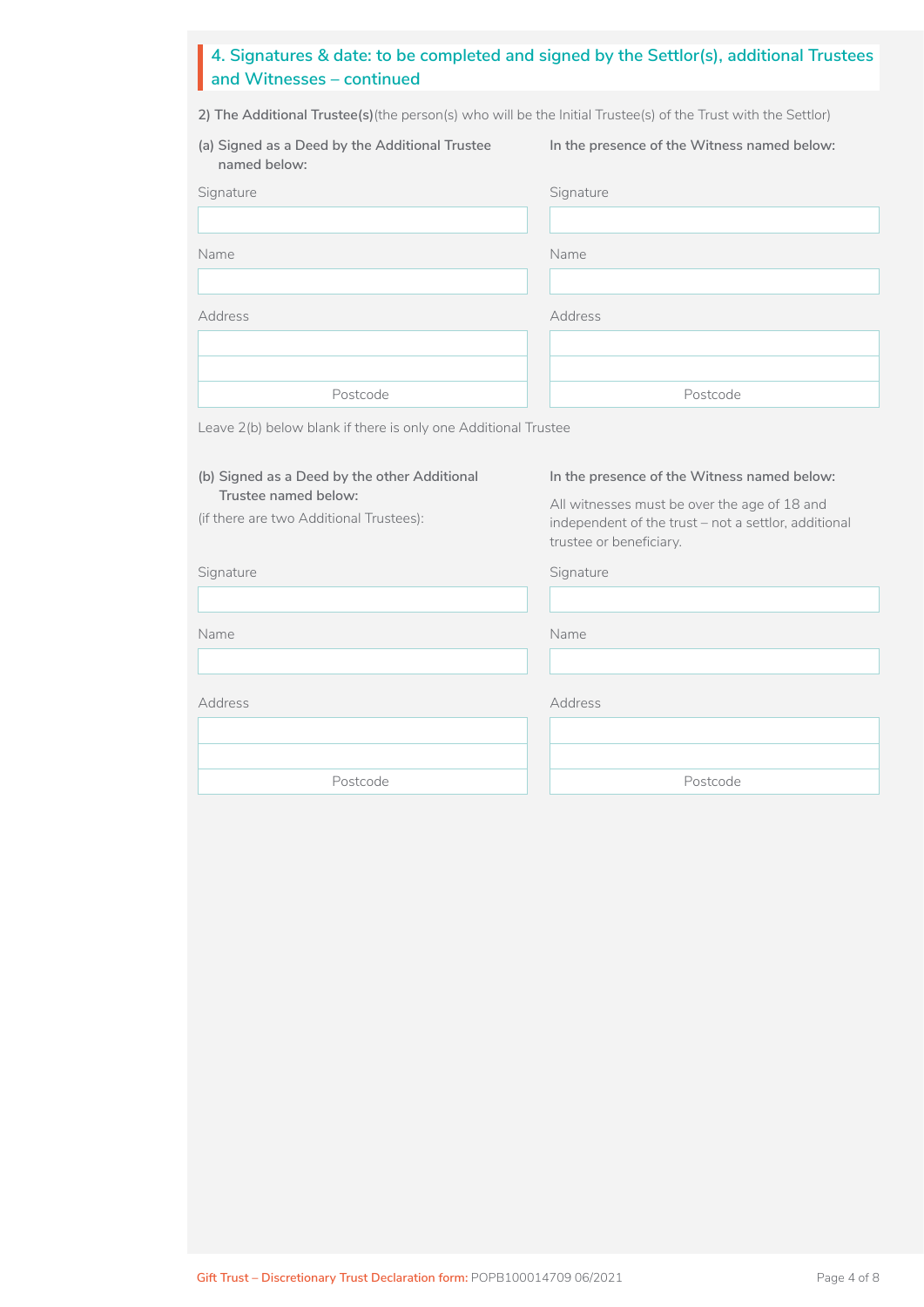# **5. Discretionary Gift Trust Agreement and Provisions** I

### **Part 1: Definitions And Interpretation**

#### **1. Introduction**

In these Trust Provisions unless the context otherwise requires:

- (1) the singular shall include the plural (and vice versa) and the masculine shall include the feminine and neuter (and vice versa);
- (2) references to statutory provisions shall be taken as references to statutory provisions enacted in the United Kingdom as amended from time to time;
- (3) references to "**the Declaration of Trust**" shall be taken as references to a Declaration of Trust which incorporates the Trusts Powers and Provisions set out in these Trust Provisions so that they form an essential part of the Trust created by that Declaration of Trust.

#### **2. Definitions**

"**the Initial Trustees**" means the Settlor and Additional Trustees.

"**the Trust Fund**" means the Bond(s) referred to in the First Schedule to the Declaration of Trust and the property from time to time representing the same (and also includes any other property which may become Trust Property as a result of any loan to the Trustees or any addition by way of gift or any accumulation of income).

"**the Trust Period**" means the period starting on the date of the Declaration of Trust and ending on the Vesting Day.

"**the Vesting Day**" means the 125th anniversary of the date of the Declaration of Trust.

"**the Accumulation Period**" means the period of 125 years beginning with the date of the Declaration of Trust.

"**Trust Property**" means any property comprised in the Trust Fund.

"**the Settlement**" and "this Settlement" mean the Trust created by the Declaration of Trust.

"**Person**" includes a person anywhere in the world and includes a Trustee.

"**Civil Partner**" has the same meaning as in section 1 of the Civil Partnership Act 2004.

"**Spouse**" includes a Civil Partner.

"**Widow/Widower**" of a person includes the individual who was the Civil Partner of that person immediately before that person's death.

"**the Settlor**" means the person or persons shown under the heading "The Settlor(s)" at (1).

"**the Trustees**" means the trustees of the Trust from time to time.

"**the Trust Provisions**" means the "Discretionary Gift Trust Provisions" (appended to this Declaration)

"**the Insurance Company**" means the Insurance Company shown in the First Schedule.

#### **3. The Settlor(s)**

#### **(1) Single Settlor Trust**

The Settlement shall be a "**Single Settlor Trust**" if just one person is shown under the heading "**The Settlor(s)**" in the Declaration of Trust and "**the Settlor**" shall mean that person.

#### **(2) Joint Settlors Trust**

The Settlement shall be a "**Joint Settlors Trust**" if two persons are shown under the heading "**The Settlor(s)**" in the Declaration of Trust and:

- (a) "**the Settlors**" and "**the Settlor**" shall mean either or both of those persons;
- (b) "**a Settlor**" means either of those persons;
- (c) "**the First Settlor**" means the person shown first under that heading and "the Second Settlor" means the person shown second under that heading;
- (d) "**the Survivor**" means the later to die of the two Settlors.

#### **4. The Beneficiaries**

#### "**The Beneficiaries**" means:

- (a) The children and remoter descendants of the Settlor and includes adopted or illegitimate children and remoter descendants.
- (b) The children and remoter descendants of any spouse or widow(er) of the Settlor.
- (c) Any persons or class of persons or object shown in the Schedule of Additional Beneficiaries in the Declaration of Trust (as set out in section 2).
- (d) Any person or class of persons added to the class of Beneficiaries from time to time by the Trustees in accordance with clause 3 of Part 2.
- (e) The spouses and widow(er) of the Beneficiaries at (a) and (b) above.
- (f) Any spouse of the Settlor unless the box in Section 2, schedule 2 has been signed.
- (g) Any widow(er) of the settlor.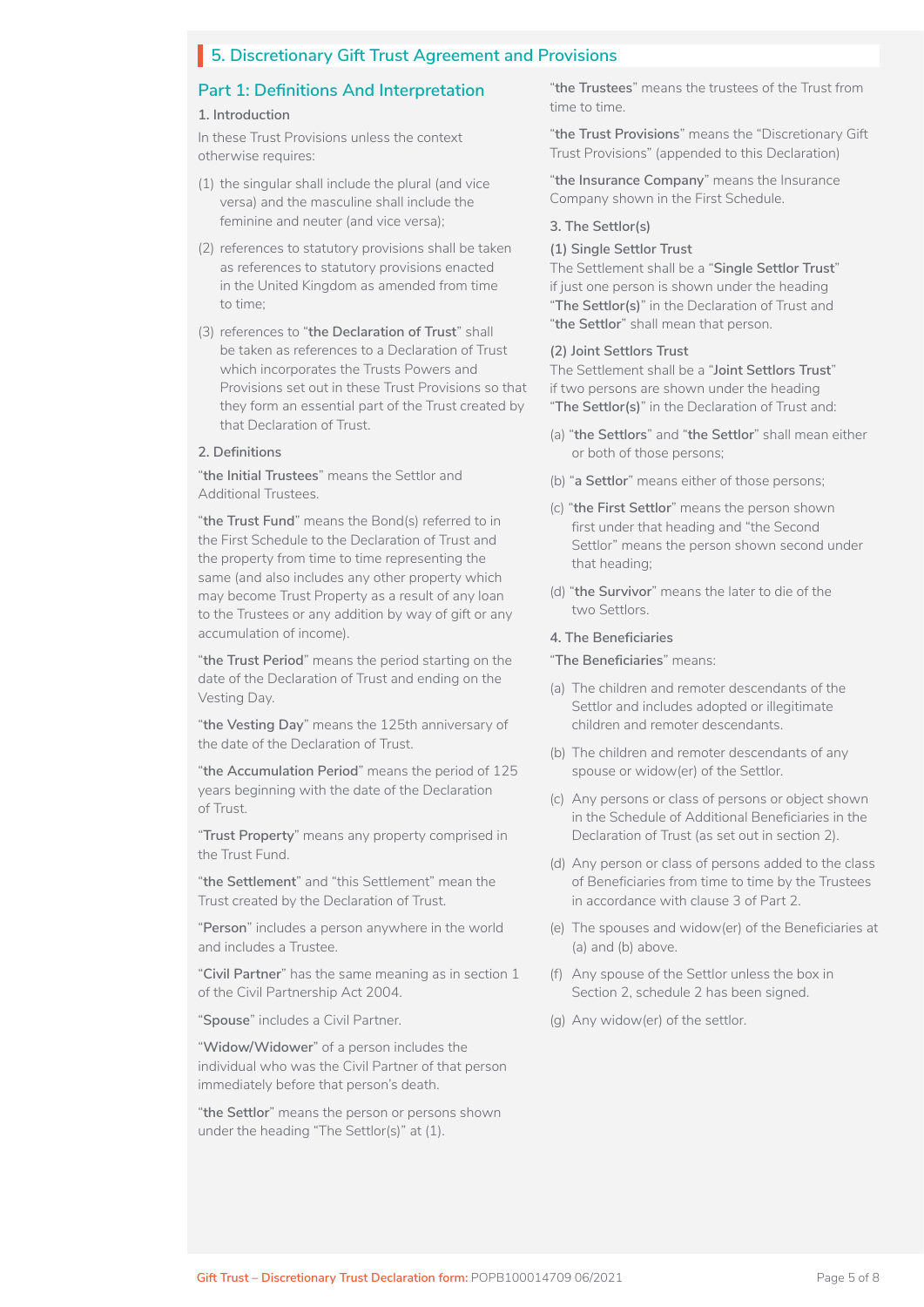# **5. Discretionary Gift Trust Agreement and Provisions – continued** I

### **Part 2: Trust Provisions**

#### **1. Trust income**

Subject to the Overriding Powers in clause 2 below

- 1.1 The Trustees may accumulate the whole or part of the income of the Trust Fund (if any) during the Accumulation Period. That income shall be added to the Trust Fund.
- 1.2 The Trustees shall pay or apply the remainder of the income to or for the benefit of any Beneficiaries, as the Trustees think fit, during the Trust Period.

#### **2. Overriding powers**

The Trustees shall have the following overriding powers which they may exercise at any time or times during the Trust Period:

#### (1) **Power to pay out capital to Beneficiaries**

(a) The Trustees may pay or apply any Trust Property to or for the advancement or benefit of any Beneficiary.

#### (2) **Power to vary the Trusts (power of appointment)**

- (a) The Trustees may appoint that they shall hold the Trust Fund or any part or parts of the Trust Fund and its income for the benefit of any of the Beneficiaries, on such terms as the Trustees think fit.
- (b) An appointment may create any provisions and in particular it may create:
	- (i) discretionary trusts.
	- (ii) dispositive or administrative powers exercisable by the Trustees or any other person or persons.
- (c) Any appointment shall be made by deed and may be revocable during the Trust Period or irrevocable.

### (3) **Power to add or exclude Beneficiaries**

- (a) The trustees may add a person or a class of persons (other than the Settlor(s) to the Beneficiary class provided the addition is requested or agreed to in writing by the Settlor (or one of the Settlors if there are two Settlors) or if no Settlor is living by at least two persons who are already Beneficiaries and at least 18 years old.
- (b) The Trustees may exclude a person or class of persons from being or becoming Beneficiaries in relation to the Trust Fund or in relation to any specified part of the Trust Fund.
- (c) Any exercise of this power to add or exclude shall be made by Deed and may be revocable during the Trust Period or irrevocable.
- (d) If there is any change in the parties to the trusts eg any trustees or beneficiaries (including class of beneficiaries) change or a letter of wishes is received, the trustees must notify Prudential of the changes, the date it became effective and within 14 days from the date any of the trustees became aware of the change.

#### **3. Default trusts**

Subject to clause 1 and clause 2 of this Part the Trust Fund and income thereof shall be held on trust for the benefit of any one or more of the Beneficiaries and in such shares and for such interests as the Trustees may during the Trust Period appoint. Subject to and in default of any appointment at the end of the trust period the remaining trust fund shall be distributed absolutely between the children, and remoter descendants of the Settlor(s) that are still living in equal shares per stirpes provided that if no such persons are living the remaining trust fund shall be distributed to any company, body or trust established for charitable purposes chosen at the Trustees' absolute discretion.

#### **4. Appointment, Retirement and Dismissal of Trustees**

- (1) The power of appointing Trustees shall be exercisable by:
	- (a) the Settlor while living and of full mental capacity (and if there are two Settlors this shall mean both Settlors jointly while they are both alive, and then the Survivor).
	- (b) the Trustees (after the death of the Settlor or the Survivor).
- (2) Any Appointment of New Trustees or retirement of existing Trustees shall be by deed.
- (3) Part II of the Trusts of Land and Appointment of Trustees Act 1996 shall not apply to this Settlement.
- (4) The Settlor, while living and of full mental capacity, may dismiss by deed any Trustee provided there remains at least one Trustee who is not the Settlor or the Settlor's spouse.
- (5) (a) Where the Settlor is alive and of full mental capacity, any Trustee may retire provided there remains at least one Trustee who is not the Settlor or the Settlor's spouse.
	- (b) Where the Settlor has died or is not of full mental capacity and provided there is not a single Trustee, any Trustee may retire.

#### **5. Settlor exclusion clause**

(1) The Trust Fund shall be possessed and enjoyed to the entire exclusion of the Settlor and of any benefit to him by contract or otherwise and no provision of this Settlement and no discretion or power shall operate so as to allow any of the capital or income of the Trust Fund to become payable to or applicable for the benefit of the Settlor in any circumstances whatsoever.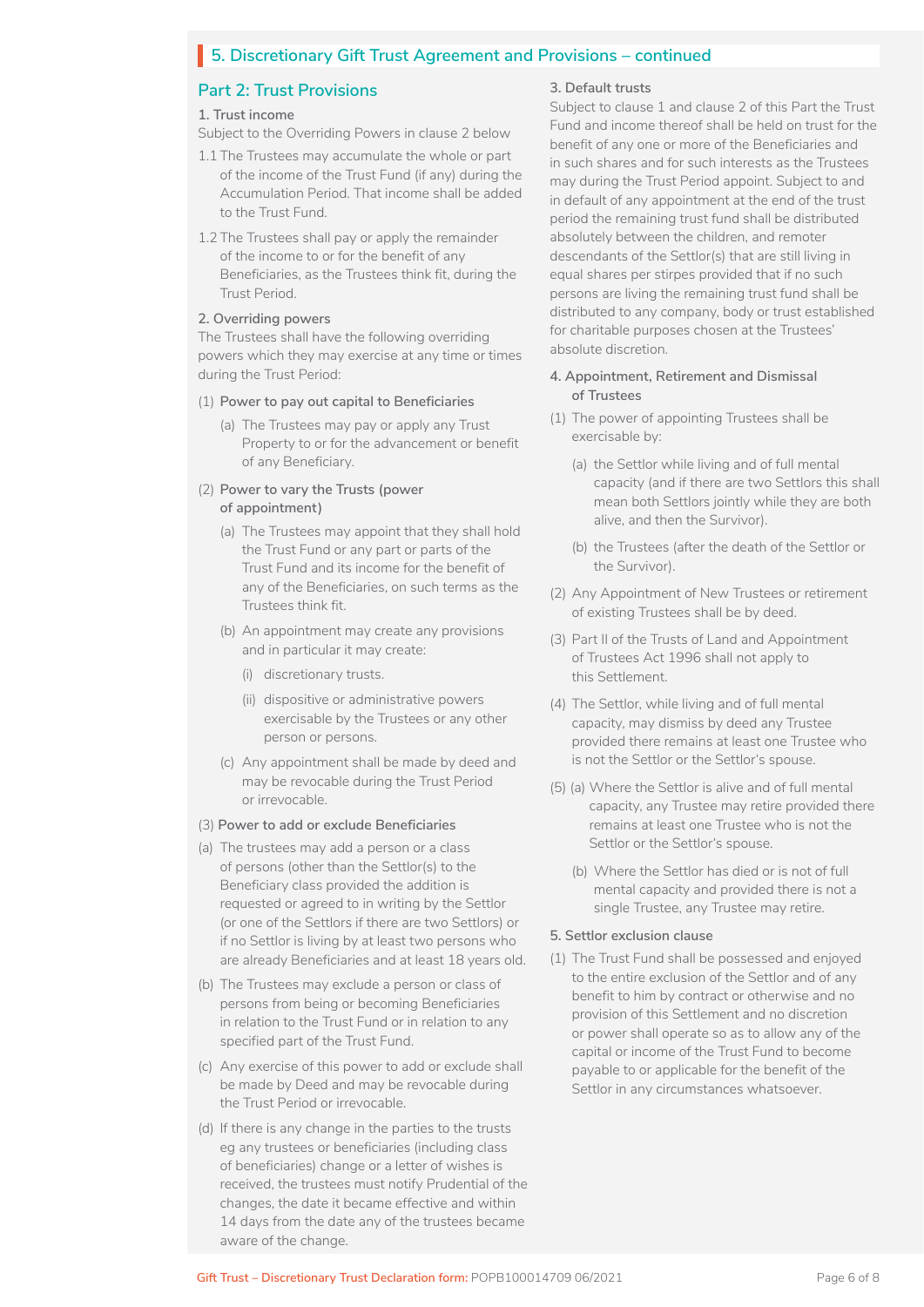# **5. Discretionary Gift Trust Agreement and Provisions – continued** I

#### **Administrative Provisions**

- (1) The Trustees may administer the Trust Fund for the benefit of the Beneficiaries in whatever manner they may determine and to that end shall have the widest possible powers (which they may exercise or omit to exercise from time to time at their absolute discretion) of managing and dealing with the Trust Fund and of carrying out any transaction in connection therewith in all respects as if the Trustees were the absolute beneficial owners thereof.
- (2) Without prejudice to the generality of paragraph 1, the Trustees shall have the power:
	- (i) to invest any money requiring investment in any property of whatever nature (including any policies of assurance or capital redemption contracts) and wherever situated whether producing income or not and upon such security (if any) as the Trustees shall in their absolute discretion think fit.
	- (ii) to borrow money on such terms as to interest repayment and otherwise as they may think fit and whether upon the security of the whole or any parts of the Trust Fund or upon personal security only.
	- (iii) to delegate any power or powers in making, managing, realising or otherwise dealing with any property included in the Trust Fund to any person or persons (but excluding the Settlor or the Settlor's spouse) upon such terms as to remuneration or otherwise as the Trustees may think fit and no Trustee shall be responsible for the default of any such agent if the Trustees in question employed or incurred expense in employing him in good faith.
	- (iv) to pay or transfer any capital or income to be paid to or applied for the benefit of a Beneficiary who is under a legal disability to any parent or guardian of that Beneficiary or to such person on behalf of such Beneficiary as the Trustees shall think fit and the receipt of such person shall be a complete discharge to the Trustees who shall be under no obligation to see to the proper application thereof.
- (3) The Trustees shall have the power by deed or deeds revocable during the Trust Period or irrevocable wholly or partly to release or restrict the future exercise of any power hereby conferred on them as if the same were not conferred on them in a fiduciary capacity and so as to bind their successors.
- (4) The Trustees shall have power to deal with any policy of assurance or insurance as if they were the absolute owners of it and in particular may surrender, convert or exchange the same in whole or in part and exercise any power of election or option under a policy and borrow on its security and the receipt by the Trustees for any money payable under the said policy shall be a full and sufficient discharge.
- (5) A Trustee (other than the Settlor or Settlor's spouse) carrying on a business which consists of or includes the management of Trusts or advising Trustees may charge for work done by him or his firm in connection with the trust.
- (6) A Trustee shall not be liable for a loss to the Trust Fund unless that loss was caused by his own fraud or negligence.